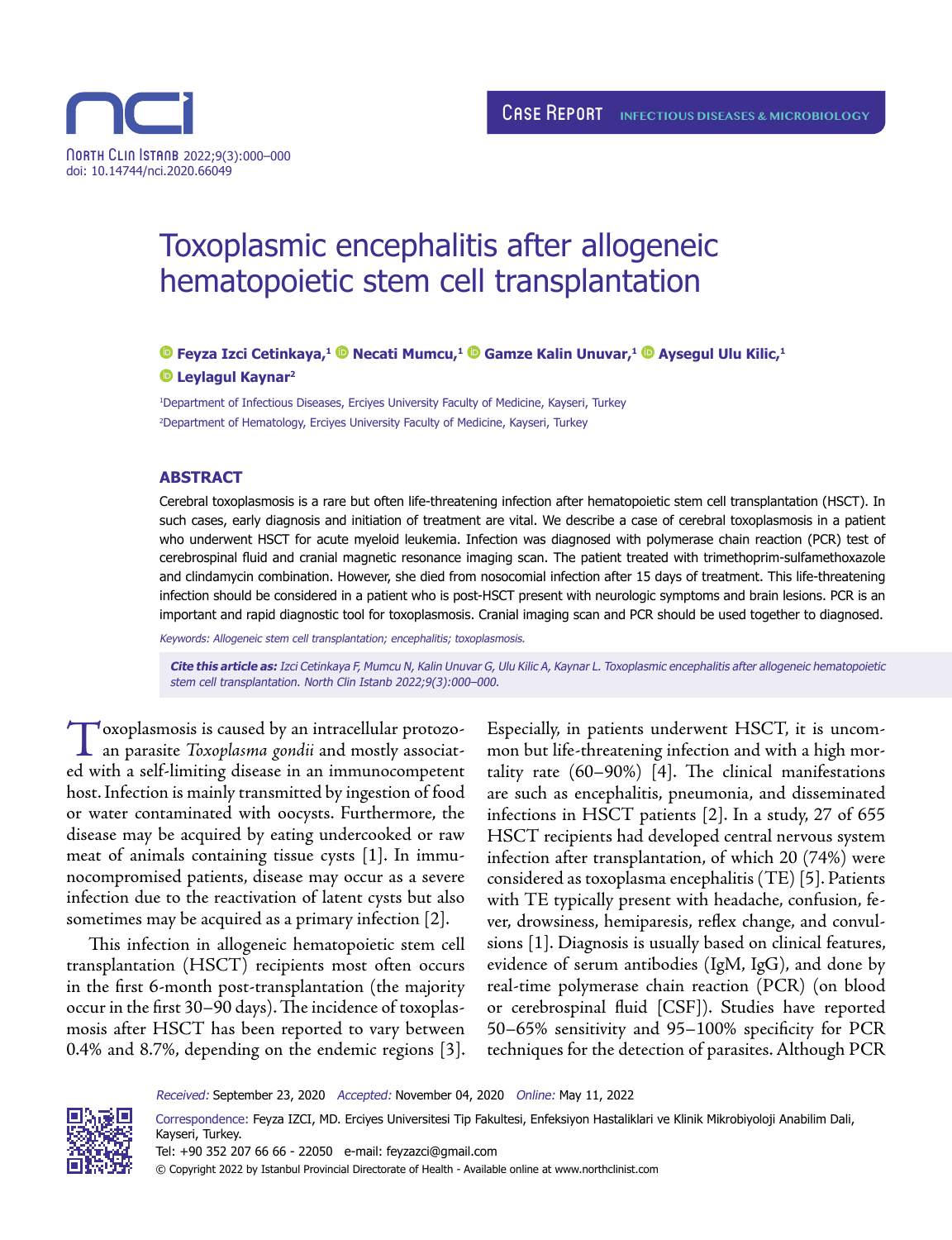is not routinely used, it is a non-invasive important test for early diagnosis of seropositive patients. Cranial magnetic resonance imaging (MRI) can use for diagnosis, but these findings are non specific. Therefore, difficulties have been associated with the antemortem diagnosis of toxoplasmosis post-transplant patients [6].

We report a case with cerebral toxoplasmosis after following HSCT that was diagnosed with using PCR techniques and brain MRI methods.

# **CASE REPORT**

A 53-years-old female patient with acute myeloid leukemia underwent HSCT. She received allogeneic peripheral stem cell transplant from her human leukocyte antigen matched sister with TEC-RIC protocol (thiotepa, cyclophosphamide, etoposide, busulfan, fludarabine, cyclosporine, mycophenolate mofetil). Before allogenic SCT, she received intravenous meropenem and vancomycin for a neutropenic fever episode and colitis. Furthermore, intravenous 20 mg/day methylprednisolone for 15 days was initiated due to a possible engraftment fever. Forty-two days later after the transplantation, she developed a new episode of fever with new-onset headache and confusion. Furthermore, the patient had stiff neck. Physical examination findings were unclear because of the patient's confusion. MRI scan of the brain showed lesions in both thalamus and basal ganglia levels with multiple peripheral contrast which increases after injection of intravenous contrast agent (Fig. 1). Cranial MRI showed cerebritis which is thought to be associated with opportunistic infections or leukemic infiltration. Hence, her treatment was changed; meropenem dose doubled (6 g/day) and ampicillin (8 g/day) added for suspected opportunistic infections. Furthermore, methylprednisolone was stopped and instead dexamethasone was added treatment for elevated intracranial pressure.

The patient thereafter exhibited progressive neurological disturbances, so she was transferred to the intensive care unit and was intubated. Lumbar puncture was remarkable for a high protein level of 375 mg/dl (normal 14–45) but also with normal levels of CSF glucose and white blood cell count. Cytomegalovirus PCR, herpes PCR (type 1/2), mycobacterium PCR were negative in CSF; also, no growth was noted in fungal culture. CSF toxoplasma DNA was detected positive with PCR. The patient was known to be seronegative as toxoplasmosis IgM and IgG antibodies were detected negative before transplantation. To confirm the diagnosis of toxoplas-



FIGURE 1. Multiple lesions are hyperintense on T2-weighted MRI with focal noduler after administration of contrast.

mosis, invasive procedures such as biopsy were avoided because the patient had thrombocytopenia. However, TE was considered with the current findings and intravenous trimethoprim-sulfamethoxazole (TMP-SMX) (TMP dose was 10 mg/kg), clindamycin 600 mg I.V. (3 times a day) combination therapy was started. In spite of the therapy, the patient was followed with a Glasgow Coma Scale score of 3 and required inotropic support with noradrenaline. She died due to ventilator-associated pneumoniae after 15 days of treatment and the control of MRI could not be obtained.

### **DISCUSSION**

Toxoplasmosis is an opportunistic infectious disease in immunocompromised patients. Furthermore, TE is a life-threatening infection in these patients; thus, early diagnosis and initiating appropriate treatment are essential to improve survival [3]. In spite of the low incidence of in our  $(<0.5\%)$ , the mortality rate of toxoplasmosis was reported 60–90% in the United States [4]. Patients have a complicated medical history with immunosuppression, especially after HSCT. Diagnosis of toxoplasmosis in HSCT receipts requires strong clinical suspicion because the clinical symptoms of the infection are often masked by immunosuppressive therapy [7]. Therefore, TE must be carefully considered in the differential diagnosis of a wide spectrum of clinical presentations. Speech abnormality and hemiparesis are the most common initial focal findings of this infection. In this presented neutropenic patient, headache and confusion were the first developed symptoms [6, 8]. The patient who had clinical signs of the involvement of central nervous system was evaluated for potential clinical problems such as leukemic encephalopathy,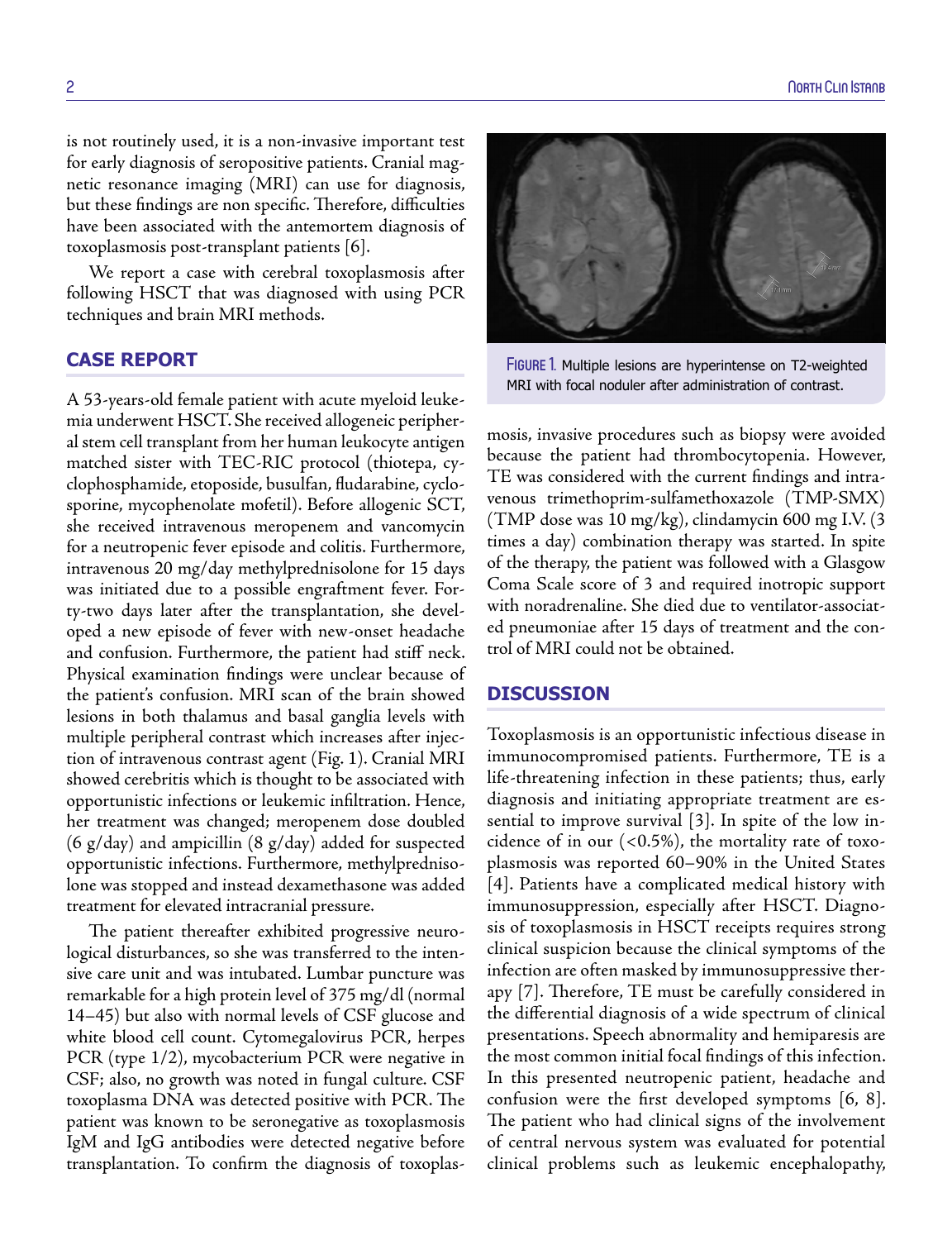tuberculosis, toxoplasmosis, and meningoencephalitis. However, since the patient was followed up in the clinic, she was diagnosed with clinical findings before the associated symptoms developed in the early period [9].

Cranial MRI is an important diagnostic method in the diagnosis of brain lesions. Patients who are immunocompromised are susceptible to a variety of opportunistic infections and malignancies, identifying a single cause that is responsible for the patient's symptoms is often difficult with imaging findings. Toxoplasmosis may occur as a brain mass lesion most commonly in immunosuppressive patients (AIDS etc.), whereas malignant lymphoma commonly may manifest as a brain neoplastic lesion. MR findings of TE are similar to other brain lesions such as brain tumor and abscess. Therefore, the other differential diagnosis methods of TE are necessary [10, 11]. The early biopsy is recommended for confirmation of diagnosis. These techniques are used less frequently because of the difficulty of obtaining these specimens [4]. In this case, although MRI findings indicated TE, it may also be leukemic infiltration or other infectious pathogens. MRI showed lesions with multiple peripheral contrast increases after intravenous contrast agents injection at both thalamus and basal ganglia levels [8, 10]. Brain biopsy was considered to be a final option in our case. As the patient has thrombocytopenia, brain tissue sample could not be taken for the risk of bleeding. In addition, the location of the lesions was not appropriate for biopsy.

TE is generally diagnosed using a toxoplasma antibody titer. Therefore, TE cannot be ruled out in for immunosuppressed patients, even if serum anti-toxoplasma antibody test is negative [4].

PCR technique which is convenience and rapid, has been usually used for the diagnosis of cerebral toxoplasmosis. When clinical symptoms and signs indicate an involvement of the central nervous system of toxoplasmosis, cranial imaging should be performed and obtained CSF after a lumbal puncture for Toxoplasma DNA detection by PCR [12]. PCR for the diagnosis of TE is the possibility of obtaining false-negative results. Sensitivity and specificity were reported at 33–83% and 96–100%, respectively [13, 14]. Cibickova et al. [15] studied patients after HSCT and stated that negative results of CSF PCR should not rule out the presence of disease. Therefore, a positive result on PCR indicates a diagnosis of TE, but a negative result on PCR should not rule out the presence of disease. In immunosuppressive patients, medical treatment and prophylaxis of

disease should be the first steps because misdiagnosis and delayed treatment could be life-threatening. TMP/ SMX prophylaxis is used routinely for Pneumocystis jirovecii infection. Furthermore, this prophylaxis provides protection against reactivation of toxoplasmosis. Occasionally, breakthrough infections can occur during prophylaxis as in our case. The standard treatment of toxoplasmosis is a combination of pyrimethamine and sulfadiazine, but these drugs are not available in Turkey. A combination of TMP-SMX and clindamycin is used as an alternative treatment as we also initiated. The study of Hakko et al. showed that combination of TMP/SMX and clindamycin found to be associated with improvement of cerebral toxoplasmosis three of five patients [3]. Unfortunately, the presented case died associated with nosocomial infection, that's why the response of treatment could not be assessed.

#### **Conclusion**

In conclusion, this uncommon but life-threatening infection should be considered in a patient who post-HSCT presents with neurologic symptoms and brain lesions. PCR is an important and rapid diagnostic tool for TE. PCR and cranial imaging methods should be used together to diagnose, as an alternative of more invasive procedures such as brain biopsy. In this way, survival can be increased with early diagnosis and treatment.

**Informed Consent:** Written informed consent was obtained from the patient for the publication of the case report and the accompanying images.

**Conflict of Interest:** No conflict of interest was declared by the authors.

**Financial Disclosure:** The authors declared that this study has received no financial support.

**Authorship Contributions:** Concept – FIC, GKU; Design – FIC, GKU, AUK; Supervision – GKU, AUK, LK; Data collection and/or processing – FIC, NM, GKU, AUK, LK; Analysis and/or interpretation – FIC, GKU, NM; Literature review – FIC, NM, GKU, AUK; Writing – FIC, GKU, AUK; Critical review – FIC, NM, GKU, AUK, LK.

## **REFERENCES**

- 1. Montoya JG, Liesenfeld O. Toxoplasmosis. Lancet 2004;363:1965–76.
- 2. Meers S, Lagrou K, Theunissen K, Dierickx D, Delforge M, Devos T, et al. Myeloablative conditioning predisposes patients for *Toxoplasma gondii* reactivation after allogeneic stem cell transplantation. Clin Infect Dis 2010;50:1127–34.
- 3. Hakko E, Ozkan HA, Karaman K, Gulbas Z. Analysis of cerebral toxoplasmosis in a series of 170 allogeneic hematopoietic stem cell transplant patients. Transpl Infect Dis 2013;15:575–80.